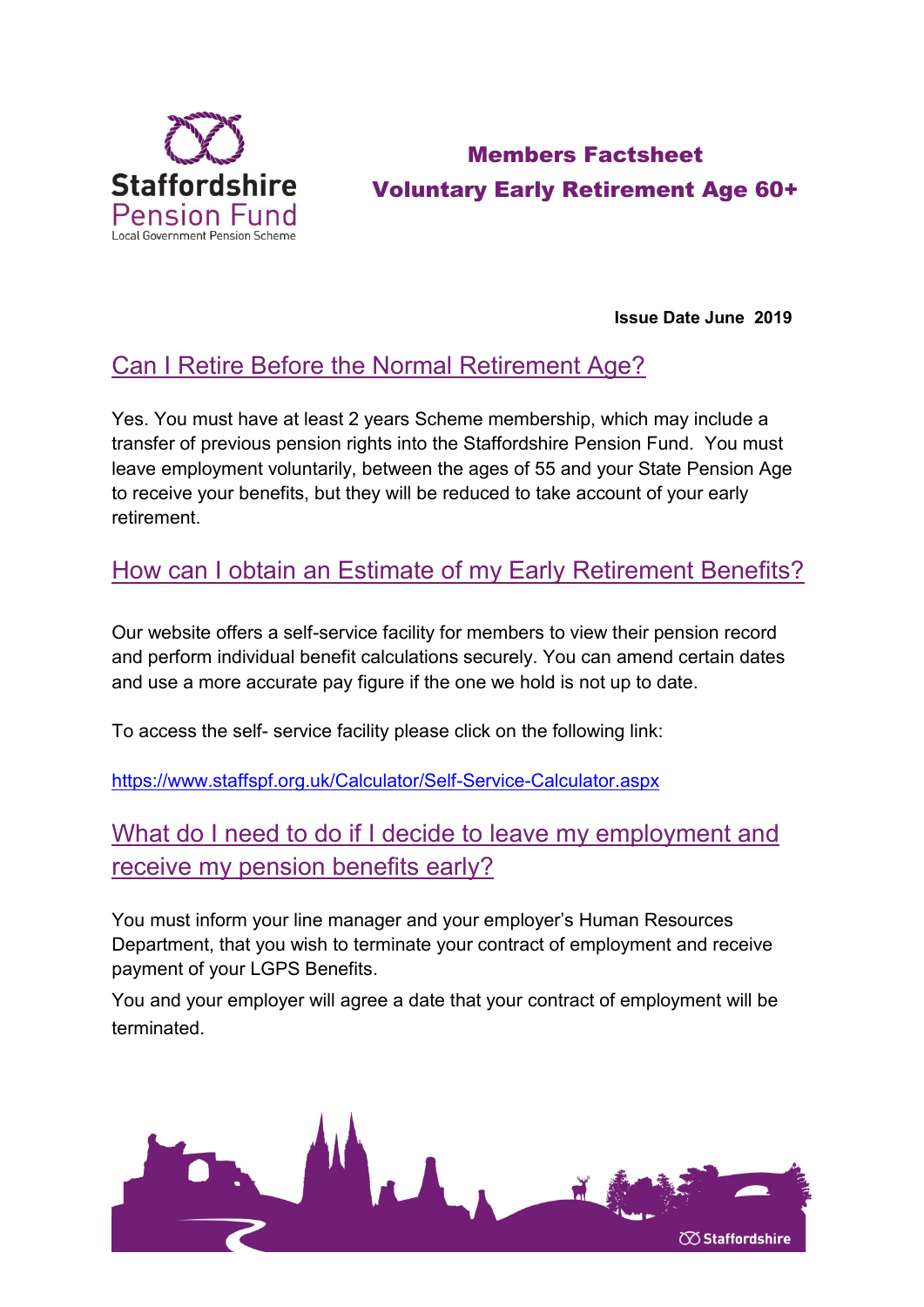### Payment of your Pension Benefits

For the Staffordshire Pension Fund to process your pension benefits and arrange payment the following must happen.

#### **Action by Employer**

• Your employer must provide Leaver Details, which includes your salary details for the current year up to the date your contract is terminated.

*Please note that due to the timing of your employer's payroll, your employer may not be in a position to submit a completed leaver form until circa 6-8 weeks after you have left employment.*

#### **Action by the Staffordshire Pension Fund**

On receipt of the Leaver Details from your Employer, the Staffordshire Pension Fund will arrange the following:

- Provide you with your pension options (you must complete the pension option form(s) and return to the Fund)
- Bank details form for you to be complete and return to the Fund
- Lifetime Allowance Declaration completion and return to the Fund is required by HM Treasury and Customs. This form will ask you to provide details of all other pensions (except state pensions), you are in receipt of or due to receive in the future
- Copy of your birth certificate, plus if applicable copies of your marriage, civil partnership certificates and spouse's birth certificate to be forwarded to the Fund.
- Nomination of Beneficiary Form for the lump sum death grant form to be complete and return to the Fund
- General Data Protection Regulations Consent Form to be complete and return to the Fund.

*From receipt of the completed leaver form to the Fund issuing the above documentation you should allow 10 working days.*

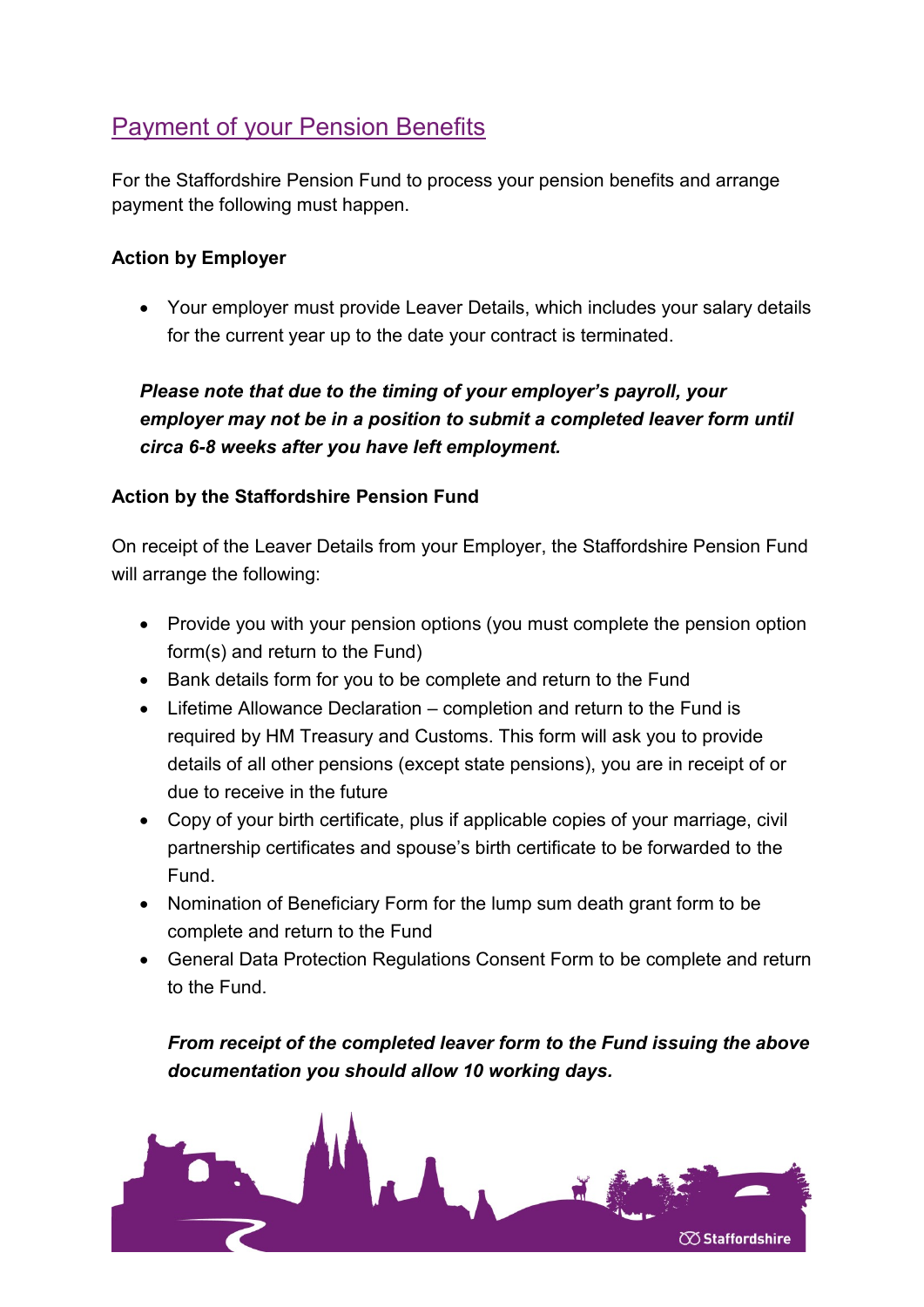#### **Action by You**

You must complete and sign the required forms and return to the Staffordshire Pension Fund in the envelope provided with your certificates.

#### **Payment of your Monthly Pension and Lump Sum**

On receipt of your signed and completed forms together with the relevant birth certificates etc. The Fund will:

- Arrange payment of your tax-free pension lump sum into your bank / building society (please allow 13 working days from the date the Fund receives your completed forms)
- Arrange payment of your monthly pension will take place on the next available pay date, together with any arrears of pensions.
- Write to you confirming the tax-free pension lump sum paid into your bank/building society, together with information regarding payment of your monthly pension.

### Overall Timescales

As you will note from the date you leave your employment, there are several steps/ actions that need to take place before you will receive payment of your monthly pension and tax-free lump sum. **You should allow between 2 – 3 months for the process to be completed.**

Under the pension regulations, if payment of your tax-free lump sum is made more than one month after your retirement date, the Fund will pay interest of 1% per annum above the Bank of England Base Rate calculated for each day the lump sum is delayed.

The monthly pension attracts no interest for late payment. The exception to this is if the annual pension is not paid within the first year following your retirement date.